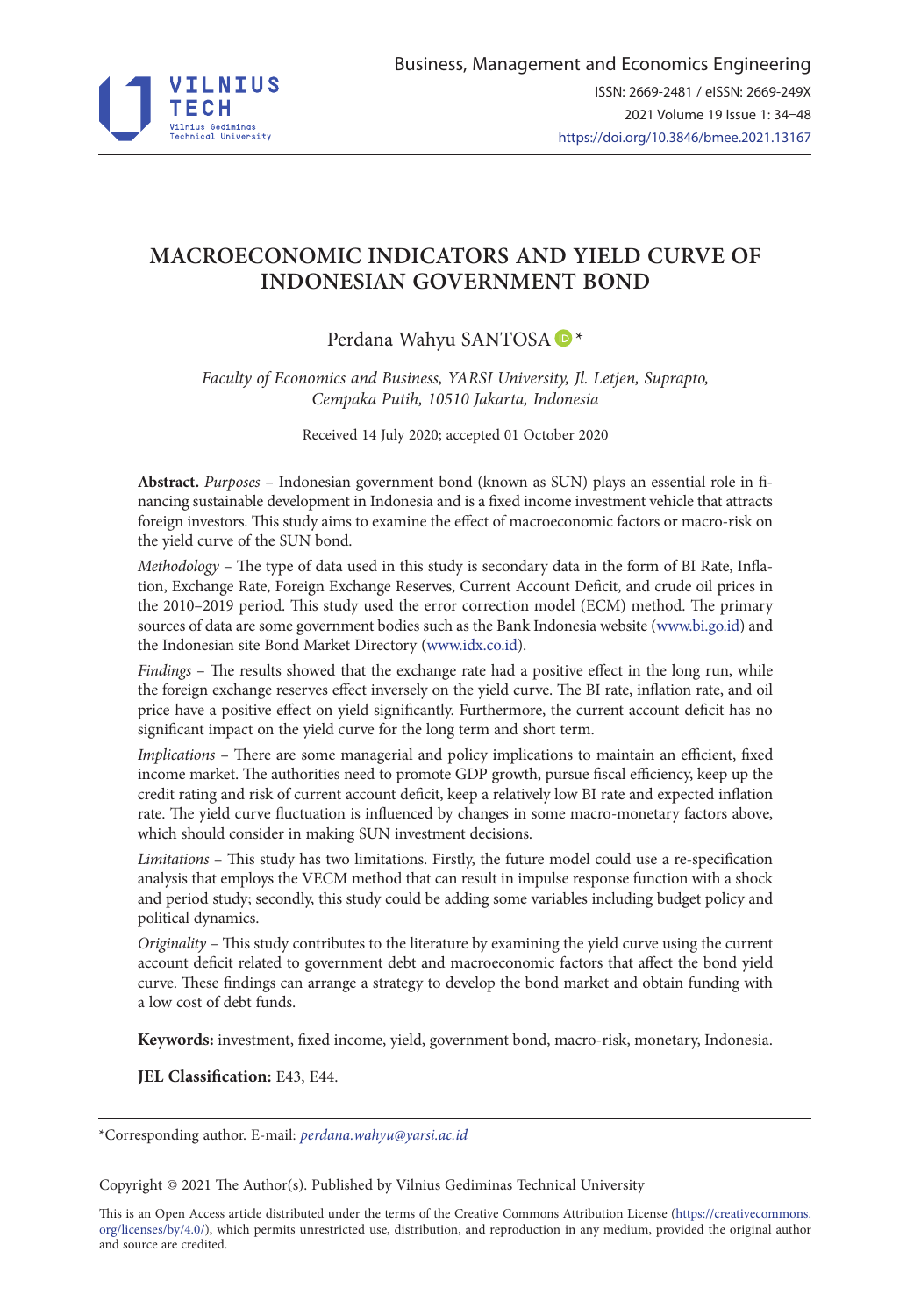## **Introduction**

One of the most critical Indonesian domestic financing by issuing government bonds (SUN). With the issuance of bonds, the government has helped shape and advance Indonesia's bond market significantly so far (Pitoyo & Afriany, 2019). The government considers it necessary to continuously develop the bond market in Indonesia through the Directorate General of Debt Management and OJK. This policy is reflected in the government's efforts to gradually expand the bond market by preparing the rule of law and supporting infrastructure for the market to achieve liquid and efficient bond market conditions. The government annually issues bonds for funding that impact increasing government bonds' outstanding bonds in the domestic bond market (Santosa & Sihombing, 2015).

The bond market is an alternative source of state funding, especially for emerging markets that need debt in the current economic growth era. After the 1997 Asian financial crisis and the subprime mortgage financial market crisis, the government has neutralized bonds as the primary source of long-term financing to strengthen the national financial system and reduce the risk of future financial crisis shocks (Santosa & Sihombing, 2015; Sihombing et al., 2014). At present, the Indonesian government's attitude is increasingly intense and sees the need to cover the budget deficit through loans sourced from within and outside the country through the SUN's issuance. However, due to high levels of flexibility and dependencies on foreign donor countries, the Indonesian government has begun to shift to domestic financing (Apriadi et al., 2016; Utama & Agesy, 2016).

Meanwhile, in terms of the foreign exchange rate, a factor that can increase the risk of default from government bonds is the liquidity crisis, where foreign exchange reserves measure the level of liquidity (Huang et al., 2019; Paramita & Pangestuti, 2016). Regarding world oil prices, if world oil prices rise, there will be an increase in funding requirements for the procurement of oil for importing countries, encouraging an increase in interest rates. Based on these explanations, that soaring oil prices will cause inflation and increasing interest rates. Therefore, the bond market responds to this by lowering bond prices and rising bond yields (Sihombing et al., 2013). The current account deficit (CAD) is one indicator that can project rupiah exchange rate movements and investment risk. So far, the risk of investing in the Indonesian debt market is still high. This risk can be seen from the level of default risk or credit default swap (CDS). Bond yields reflect the government's default risk or debt issuing country in paying interest and principal debt at a predetermined time (Santosa & Sihombing, 2015).

A yield curve is formed from the bond yield relationship with different maturity periods that can move parallel or not parallel, up or down (Simu, 2017; Utama & Agesy, 2016). The yield curve movement is influenced by changes in bond yields that are contributors to the influence of macroeconomic factors that occur. The development financing policy, which uses treasury bills, causes the government bond market to grow significantly throughout the research period (Sihombing et al., 2013). This circumstance also increases the bond market's liquidity and makes domestic and foreign investors invest in government bonds. The Indonesian economic condition that continues to grow causes government bonds' yield curve trend to decrease periodically (Kahlert, 2017; Kurniasih & Restika, 2015). This condition shows that investors already see the Indonesian economic fundamentals as better and investment risks in Indonesia, decreasing over time.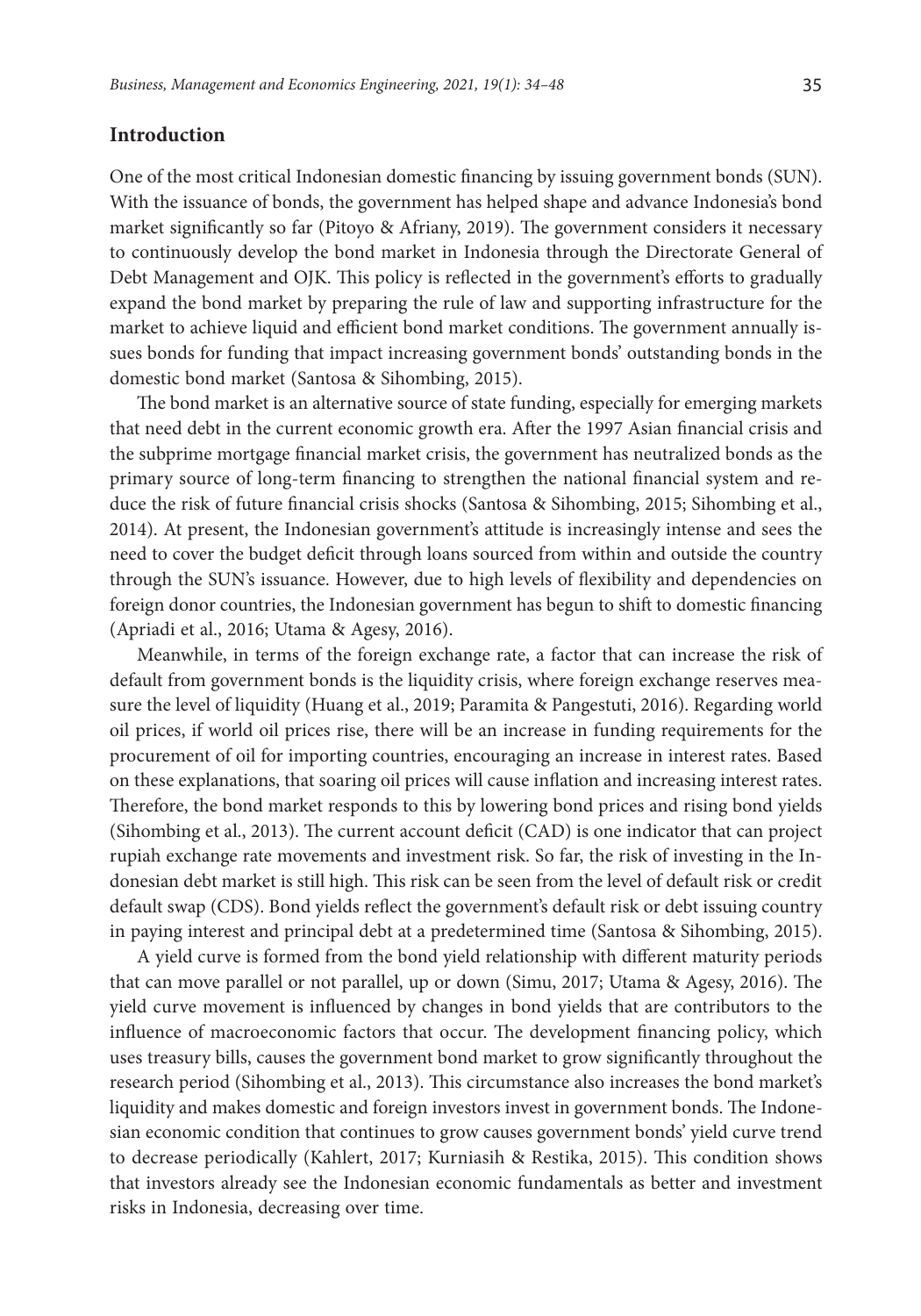This paper purposes of generalizing the statistics and experts' opinions about the government yield curve in Indonesia. Besides, this study fulfills the research gap explained above; especially macroeconomic indicators included the two controlling variables. The macro indicators involved monetary factors, such as the BI-7 day Repo rate, inflation rate, exchange rates, reserved assets, controlling variables, global variables like world oil prices, and fiscal factors such as CAD. The reason applied CAD is that it becomes a more critical variable because it increases year-on-year continuously and one of the fiscal weaknesses. This paper provides some guidance as to which criteria should be used and users of the yield curve belong to Indonesia, and so they address different issues and have different goals. Compared to other time series analysis, the advantage of the used method is the short-term effect and long-term effect on the yield curve.

#### **1. Literature and hypothesis**

Yield curves are usually estimated using annualized discount bond yields, calculated using the continuously compounded interest rate method. The yield curve cannot be directly observed due to the absence of discount bonds with a sustainable maturity date. Consequently, the yield curve is usually estimated by applying the time structure method that forms bonds that have coupons with different maturities. There are 4 (four) theories that explain the formation of the yield curve (Fabozzi, 2016; Brigham & Houston, 2016; Elton et al., 2014), namely: The Pure Expectations Theory (short-term fluctuations), The Pure Risk Premium Theory, and there are two versions in describing the form of premium risk namely The Liquidity Premium and The Preferred Habitat. The Liquidity Premium states that investors are more interested in maintaining bonds with a more extended maturity period hoping that the bonds provide a high rate of return (at a particular risk level premium) to balance the high volatility of the bonds.

The Preferred habitat stated that the conditions of investor liabilities influence investors in liquidating their investments. Furthermore, in the Market Segmentation Theory, there are several categories of investors in the market with the condition that each investor invests in specific segments under their liabilities without ever moving to another segment. Furthermore, the biased expectations theory is a combination of pure expectations theory and risk premium theory. This theory concludes that the yield curve reflects market expectations of future interest rates with variable levels of liquidity over time (Fabozzi, 2016; Bodie et al., 2019; Elton et al., 2014; Ross et al., 2013).

Previous studies discussed the determinants of yield spread in developing countries and foreign debt (Favero et al., 2010; Santosa & Sihombing, 2015; Verner & Herbrik, 2017). Yield spreads, which reflect risk premiums, are needed to encourage debtors to lend to borrowers, usually modeled as a function of default probabilities and anticipated losses. This yield, in turn, will relate to fundamental conditions that can be classified into three categories, such as macroeconomic, external shocks, and capital flows. In general, previous literature found support for each determinant of yield spread (Simu, 2017; Arshada et al., 2018). Moreover, Kurniasih and Restika (2015) and Sihombing et al. (2013) analyzes the determinants of bond yield spreads in Indonesia period 2005 to 2012. They conclude that domestic and external fundamental factors largely determine access to foreign markets (Khan et al., 2017).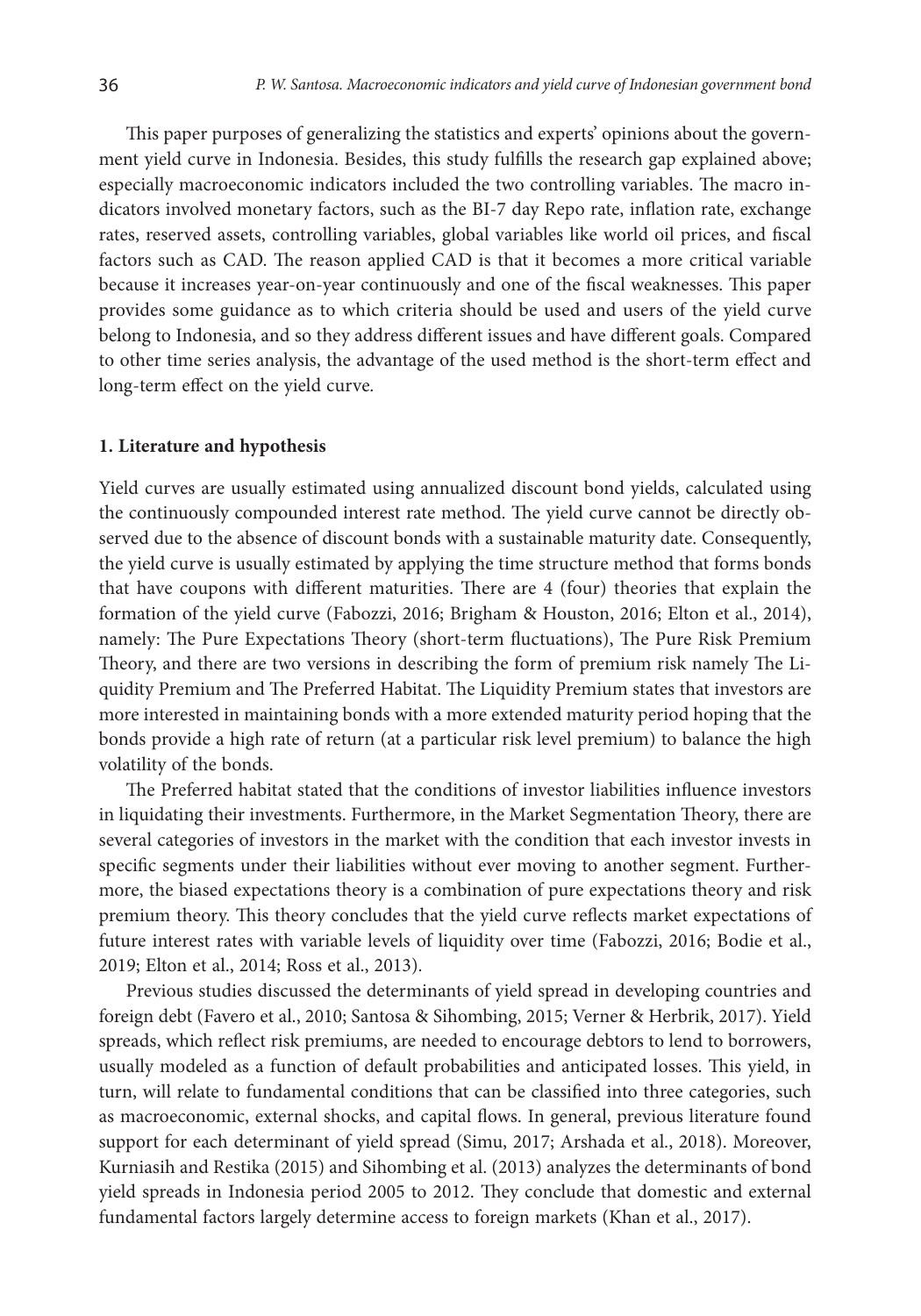Some previous research has been conducted to test the yield curve, banking industry, and monetary policy, such as by (Sihombing et al., 2013, 2014; Santosa & Sihombing, 2015; Tjandrasa, 2017; Strassberger, 2012). The results show that the yield curve was affected by some macroeconomic indicators at various levels of significance depending on the coupon and maturity term (Sihombing et al., 2014). They concluded that yield curve fluctuation in the government bonds (SUN) has a relationship with liquidity, solvency, macro-monetary indicators, external shock, and market risk factors (Apriadi et al., 2016).

When linked to bond yields, rising interest rates encourage investors to ask for higher yields on the risk of uncertainty in the future, so bond yields will increase and trigger a decline in bond prices (Siklos, 2011). The inflation rate is one of the crucial factors determining the benchmark interest rate's determination, which has a close relationship with SUN coupons (Huang et al., 2019). These events will cause price increases in general and continuously. Fluctuating inflation will affect investment in various other securities, including bonds. Inflation continues to increase, causing overall price increases, so investment in securities such as bonds will be felt increasingly risky. As a result, investors will expect higher yields on their investments (Kurniasih & Restika, 2015; Santosa & Sihombing, 2015).

Therefore, it is recommended that developing countries wishing to seek greater access to the international bond market must improve their macroeconomic fundamentals, especially monetary stability and fiscal discipline (Pramana & Nachrowi, 2016). Santosa and Sihombing (2015) conducted a study of Indonesian government bonds (SUN) using data from 2003 to 2012. The study found a down-trend in Indonesian government bonds' yield spread during the study period due to well-preserved Indonesian economic fundamentals. Macroeconomic factors of the consumer price index (CPI) have a positive effect on the yield spread of Indonesian government bonds, and Bank Indonesia's interest rates (BI-7 day RR) effect negatively on the yield spread (Pramana & Nachrowi, 2016). Moreover, Siklos (2011) emphasized the importance of external factors in addition to the fundamental elements in market sentiment analysis.

## **1.1. Hypothesis development**

#### **1.1.1. Influence of BI rate on bond yields**

The interest rate is an attraction for investors to invest their investments in deposits or SBI so that investments in other forms such as shares will be competed (Sundoro, 2018). An increase in the SBI interest rate will increase the commercial interest rate and positively impact yield curve movements for long-term and short-term bonds (Sihombing et al., 2013). This finding is in line with research conducted by Kurniasih and Restika (2015) and Sundoro (2018), which state that a tight monetary policy that causes a decrease in the BI rate can cause bond yields also to fall. Also, Yuliawati and Suarjaya (2017) and Tjandrasa (2017) stated that the interest rate has a positive and significant effect on government bond yield (SUN). In their research, Pramana and Nachrowi (2016) and Santosa & Sihombing (2015) concluded interest rates have a positive and significant effect on government bond yields on the Indonesia Stock Exchange because the higher interest rates will offer large yields to attract investors to invest in their funds on bonds.

*H1: BI rate has a positive effect on government bond yields* (+)*.*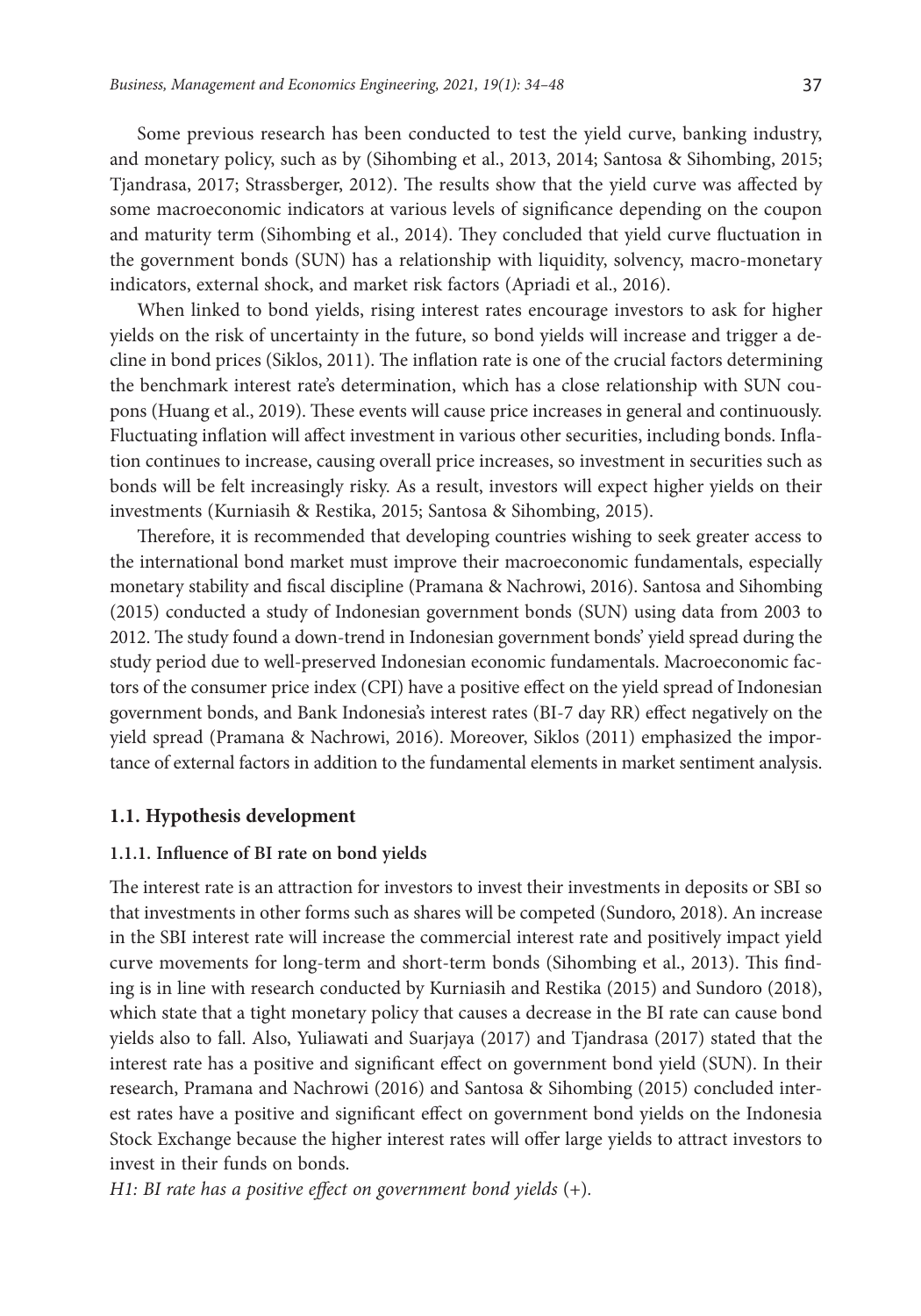## **1.1.2. Influence of inflation on bond yields**

The bond market will generally be attractive if economic conditions tend to decline because a declining economy is usually triggered by rising inflation. In economic conditions that have increased inflation, interest rates will tend to increase. So when investors estimate an increase in inflation, they will ask for compensation in the form of a higher yield (Fabozzi, 2016). Hsing and Hsieh (2012) stated that inflation is one of the essential factors affecting bond yields. Inflation has a positive effect on bond yields, supported by Tjandrasa (2017), which states that inflation in the percentage of CPI has a positive and significant impact on changes in the yield of 10-year government bonds. Sihombing, Siregar, Manurung, and Santosa (2014) state that the CPI will increase consumer spending and slow down the pace of economic improvement. This increases the risk premium and yield curve. *H2: Inflation has a positive effect on government bond yields* (+)*.*

## **1.1.3. Effect of exchange rate on bond yields**

Several previous studies support the suggestion that the real exchange rate has a positive and significant effect on bond yield in the long run. Pramana and Nachrowi (2016) stated similarly that the exchange rate positively and significantly affected government bond yields in US Dollars. The results of research from Paramita and Pangestuti (2016) found that the exchange rate had a significant positive effect on government bond yields. Sihombing et al. (2013) also said that the nominal exchange rate was responded positively by a 1-year tenor yield and yield on a 5-year tenor. However, Kurniasih and Restika (2015) suggested that the USD-IDR exchange rate, in the long run, affects SBN yield negatively. They also stated the same thing that the exchange rate has a negative and significant effect on government bond yields *H3: The Exchange rate has a positive effect on government bond yields* (+/–).

## **1.1.4. Effect of reserved assets on bond yields**

The risk of default is reflected in the ability of bond issuers to pay coupons for their investors. One indicator used to determine bond investments' security is through liquidity ratios (Brigham & Houston, 2016). Sihombing et al. (2014) explain that a factor that increases the risk of default on government bonds is the liquidity crisis, where foreign exchange reserves are critical measures of liquidity. The explanation stated in the Bank of Indonesia newsletter also states that when the amount of foreign exchange reserves is adequate, investors will not be in a hurry to transfer their funds abroad. Utama and Agesy (2016) research states that foreign exchange reserves negative effect on bond yields received in Indonesia and Thailand but were rejected in Malaysia and the Philippines. Simu (2017) and Sihombing et al. (2014) predict the movement of bond yields with several indicators. Their findings conclude that the bond market does take into account macroeconomic fundamentals when determining bond yields. However, other factors, such as external and liquidity factors, in this case, foreign exchange reserves, also play an important role in bond yield changes.

*H4: Reserved assets negatively affect government bond yields* (–).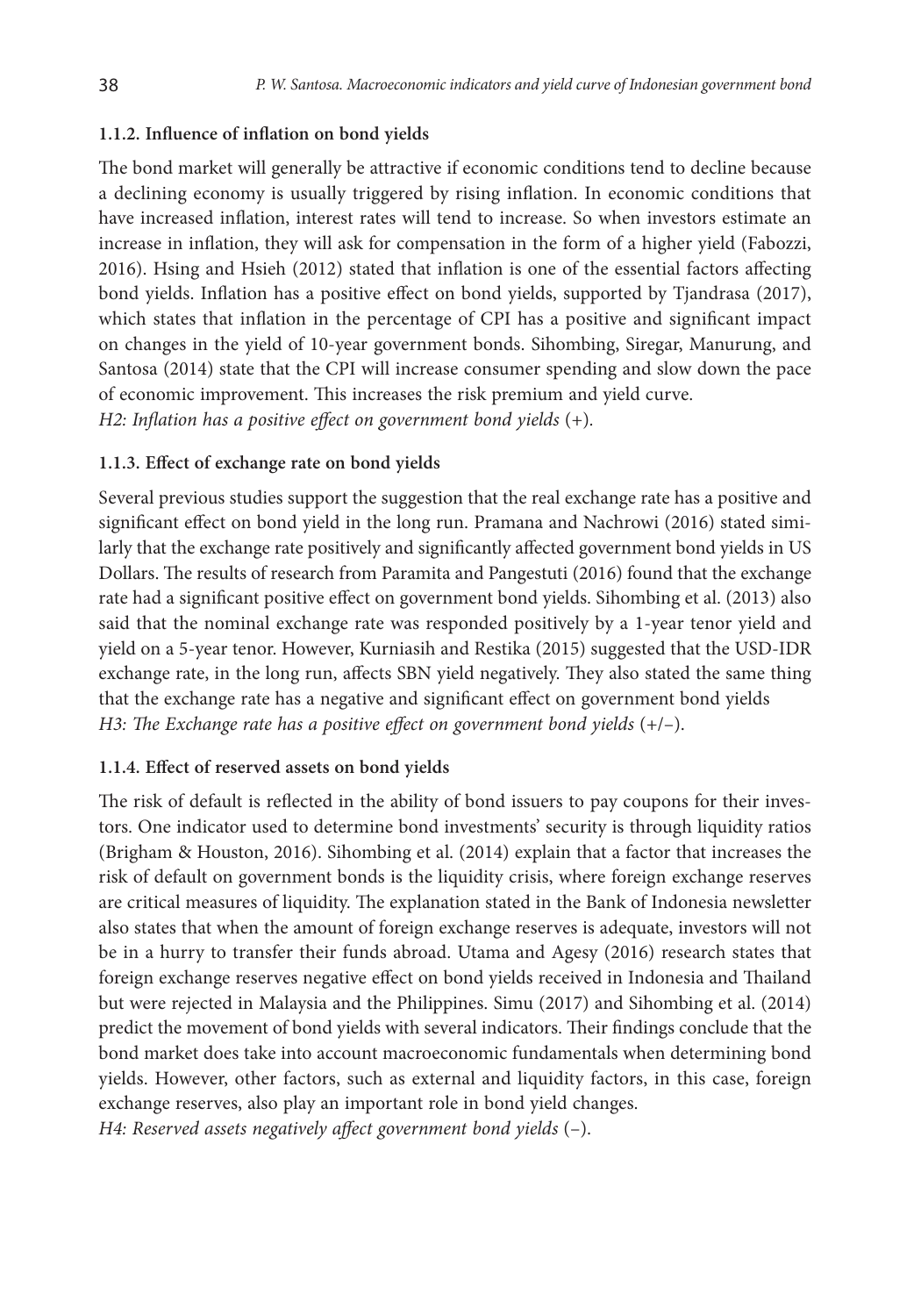## **1.1.5. The relationship between crude oil price with bond yields**

The increase in world crude oil prices also affects interest rates, making investment more attractive to bonds. Sihombing et al. (2014) and Arshada et al. (2018) found that world oil prices significantly affect government bond yields. Paramita and Pangestuti (2016) also state that world oil prices positively affect bond yields received in the four countries studied, both Indonesia, Malaysia, Thailand, and the Philippines. Moreover, Siklos (2011) and Sundoro (2018), in his research on the determinant model of bond yields, concluded that the world oil price significantly affected government bond yield. The association between oil prices and stock returns in China relies on policy uncertainty. It is necessary for policymakers to organize such strategies to reduce oil shocks' harmfulness on the financial market (Khan et al., 2019). *H5: Crude oil prices have a significant positive effect on bond yields* (+)*.*

## **1.1.6. Effect of current account deficit on bond yields**

The current account balance is one indicator that measures the direction and magnitude of international loans. The large current account deficit shows that the economy is very dependent on funds from abroad (Sihombing et al., 2013). The persistent current account deficit causes growth in foreign debt, leading to financial instability in the long run. It also causes a higher risk of default that increases the bond yield. According to Pramana and Nachrowi (2016) and Kahlert (2017), the lower the current account deficit, the lower the bond yield. This result indicates that the CAD has a positive effect on government bond yield. Meanwhile, Huang et al. (2019) and Maltritz and Molchanov (2013) found that the current GDP account had a significant effect on the bond index spread.

*H6: CAD has a positive effect on government bond yields* (+)*.*

# **2. Data and methodology**

# **2.1. Data collecting and sources**

First of all, this study collected data from the main sources. The type of data used in this study is secondary data in the form of BI Rate, Inflation, Exchange Rate, Foreign Exchange Reserves, Current Account Deficit, and crude oil prices in 2010–2019, quarterly period. Sources of data were obtained from the Central Statistics Agency (BPS), Indonesia Central Securities Depository (KSEI), Indonesia Bond Pricing Agency (IBPA), Bank Indonesia (BI) website, and The Indonesia Capital Market Institute (TICMI). Data collection uses documentation techniques from the Bank Indonesia website ([www.bi.go.id](http://www.bi.go.id)), the Central Statistics Agency website [\(www.bps.go.id](http://www.bps.go.id)), the Indonesia Bond Pricing Agency website [\(www.ibpa.co.id](http://www.ibpa.co.id)), the Indonesian site Bond Market Directory [\(www.idx.co.id\)](http://www.idx.co.id), Bloomberg website [\(www.bloomberg.com\)](http://www.bloomberg.com) and the Indonesian Ministry of Finance website ([www.djppr.kemenkeu.go.id\)](http://www.djppr.kemenkeu.go.id). The used datasets were collected in a legitimate manner, completely obeying all sources' terms of service.

# **2.2. Variables description**

The second step to prepare all variables in this study, several measurement scales can be used as follows (see Table 1).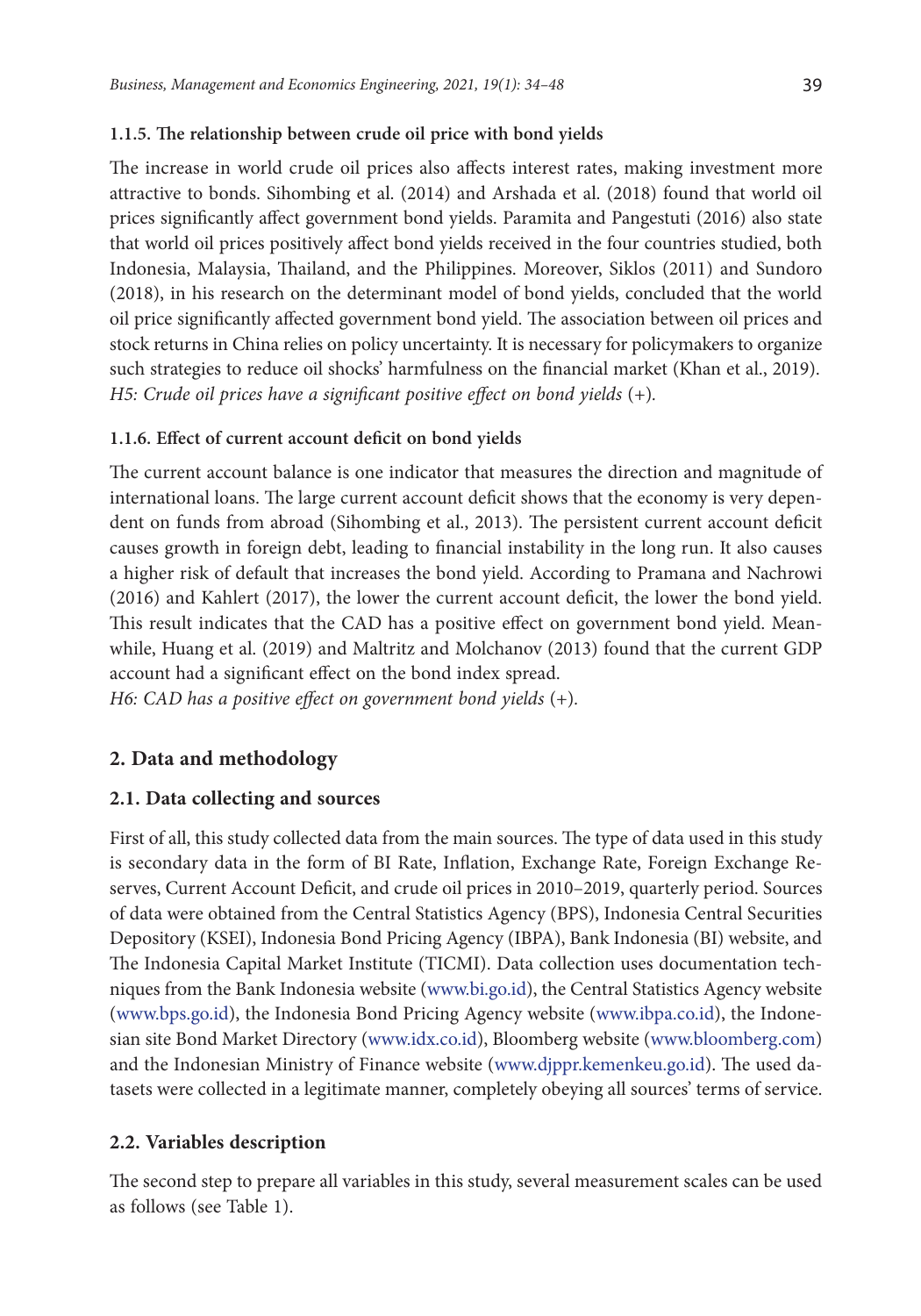| Name of Variable        | <b>Notation</b> | Measurement             | Unit       | Expected |
|-------------------------|-----------------|-------------------------|------------|----------|
| Dependent:              |                 |                         |            |          |
| Bond yield              | <b>YTM</b>      | Yield to maturity (SUN) | Percent    |          |
| Independent:            |                 |                         |            |          |
| The BI rate             | <b>BIR</b>      | BI-7 day Reverse Repo   | Percent    | $^{+}$   |
| Inflation rate          | <b>INF</b>      | CPI Inflation rate      | Percent    | $^{+}$   |
| Exchange rate           | EXR             | <b>IISDOR (IDR-USD)</b> | <b>IDR</b> | $+/-$    |
| Reserved assets         | <b>DEV</b>      | Reserved assets         | <b>USD</b> |          |
| Control variable:       |                 |                         |            |          |
| Current account deficit | CAD             | Amount of CAD           | <b>IDR</b> | $^{+}$   |
| Oil prices              | OIL             | World crude oil price   | <b>USD</b> | $^{+}$   |

#### Table 1. Variables description

#### **2.3. Long-term regression model**

The long-term equation model used in this model as the third step, as follow (Pramana & Nachrowi, 2016; Santosa & Sihombing, 2015; Simu, 2017; Maltritz & Molchanov, 2013; Ijaz et al., 2020):

$$
YTM_t = \beta_0 + \beta_1 BIR_t + \beta_2 INF_t + \beta_3 EXR_t + \beta_4 DEV_t + \beta_5 OIL_t + \beta_6 CAD_t + e_t,
$$
 (1)

where *YTM* – Government Bond Yield (SUN); *BIR* – BI rate; *INF* – inflation; *EXR* – Ln Exchange Rate; *DEV* – Ln Reserved assets; *CAD* – Ln Current account deficit; *OIL* – Ln Crude oil price; *t* – period (quarterly); and *e* – error term.

To test the cointegration for all variables in this study, we used the residual-based test method. This method was conducted using the ADF statistical test by looking at the stationary cointegration regression residual. If the ADF value is smaller than the critical value, then the equation model above was cointegrated. Conversely, if not, the equation model was not cointegrated (Gujarati & Porter, 2013).

### **2.4. Error Correction Model (ECM) specification**

Finally, this research is a time-series data study using the Error Correction Model (ECM) approach. ECM is a model used to correct the regression equation of variables that are individually not stationary in order to return to its equilibrium value in the long run, with the primary condition in the form of a cointegration relationship between its constituent variables (Santosa & Hidayat, 2014). ECM uses residuals from the cointegrated equation, where the residual is used as an error correction term that affects the short-term equation. ECM specification as follow (Utama & Agesy, 2016; Sihombing et al., 2014; Che-Yahya et al., 2017; Maltritz & Molchanov, 2013):

$$
D\big(YTM\big)_t = \alpha_0 + \alpha_1 D\big(BIR\big)_t + \alpha_2 D\big(INF\big)_t + \alpha_3 D\big( EXP\big)_t + \alpha_4 D\big(DEF\big)_t + \alpha_5 D\big(OIL\big)_t + \alpha_6 D\big(CAD\big)_t + ECT_t,
$$
\n(2)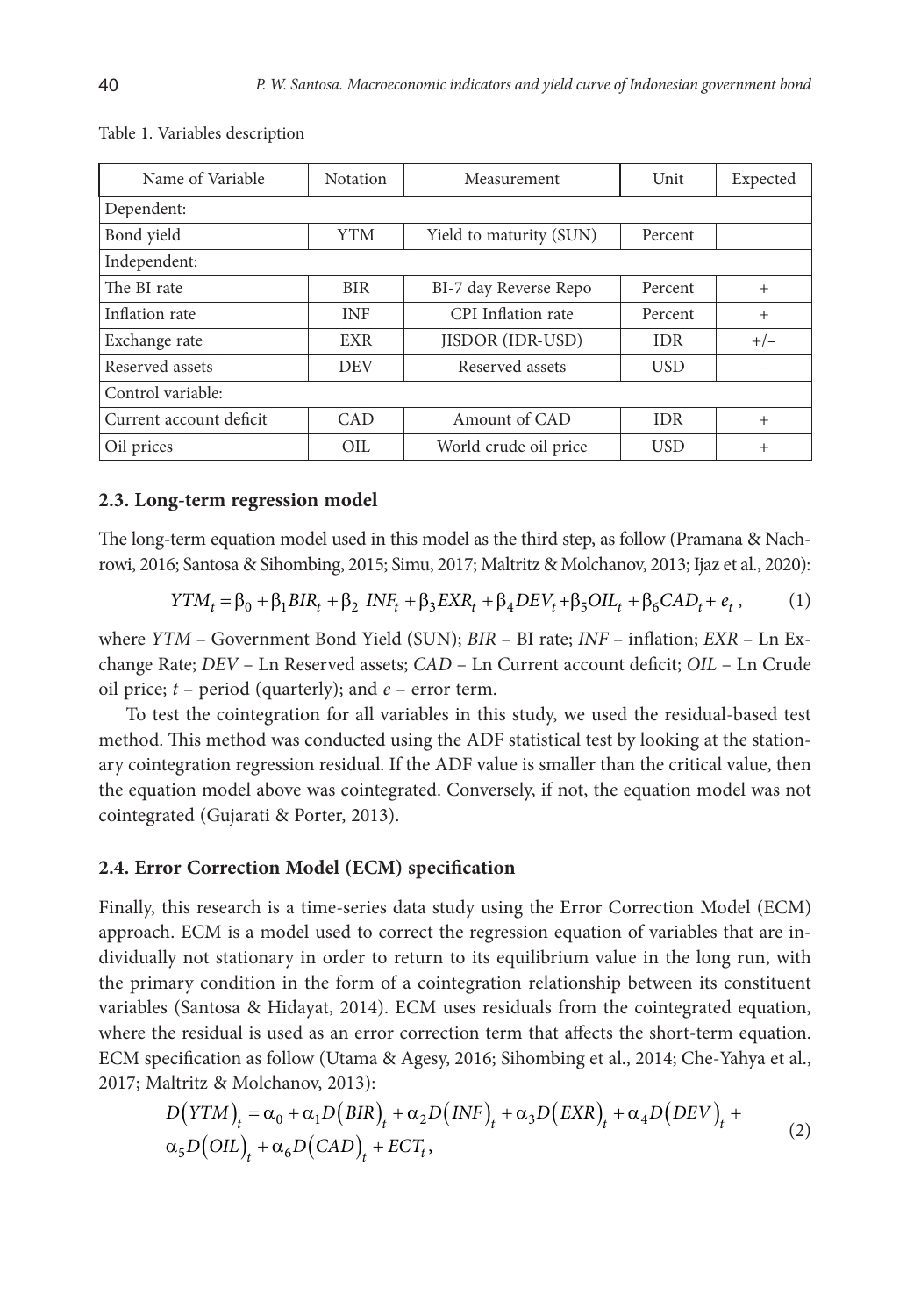where *D*(*YTM*) – Δ*YTM* (*SUN*); *D*(*BIR*) – Δ*BI*-7 days RR; *D*(*INF*) – ΔInflation rate; *D*(*EXR*) – Δ Exchange rate; *D*(*DEV*) – ΔReserved assets; *D*(*OIL*) – Δworld crude oil price; *D*(*CAD*) – ΔCurrent account deficit;  $α0$  – constant;  $α1$ ,  $α2$ , ...,  $α6$  – ECM coefficient (shortterm); *ECT* – Error correction term (ECT), the representation of actual adjustments to go to equilibrium when an imbalance condition occurs; *t* – period (quarterly).

The Error Correction Model (ECM) approach is used in time-series data to be able to find out short-term and long-term dynamic movements. Meanwhile, to identify the existence of a long-term relationship between the dependent variable and the independent variable, the cointegration approach is used. The ECM model can help researchers solve the problem of spurious regression and time-series data that is not stationary (Santosa & Hidayat, 2014).

## **3. Empirical results**

### **3.1. Statistics description**

Descriptive statistical results in this study are shown in Table 2, with the sample characteristics used in this study include: the number of samples  $(N = 280)$ , the mean, the maximum value (max), the minimum value (min), as well as the standard deviation for each variable. Data of observations on Fixed Rate series of Government Bonds registered on the Indonesian Bond Market from 2010 to 2019, quarterly.

| Variables  | Mean   | Max    | Min    | Std.Dev. |
|------------|--------|--------|--------|----------|
| <b>BIR</b> | 2.7800 | 3.1582 | 2.5682 | 0.1940   |
| <b>INF</b> | 1.9018 | 2.4001 | 1.3547 | 0.3172   |
| <b>EXR</b> | 9.3774 | 9.5495 | 9.1116 | 0.1482   |
| <b>DEV</b> | 11.607 | 11.764 | 11.448 | 0.0762   |
| <b>OIL</b> | 4.9762 | 5.5924 | 4.2239 | 0.5361   |
| CAD        | 8.5438 | 9.2228 | 7.4899 | 0.4128   |
| YTM        | 7.6057 | 9.7991 | 5.5803 | 1.0342   |

Table 2. Statistics description

#### **3.2. Estimation of Error Correction Model**

#### **3.2.1. Test of stationarity data**

Testing the stationarity of data to avoid Spurious Regression caused by false regression makes the statistical testing of each coefficient invalid and challenging to be used as a guideline. The EMC formation can be done if the dependent variable is not stationary. The study uses a unit root test to test whether the time series data is stationary or not. The stationary Test Results are as follows.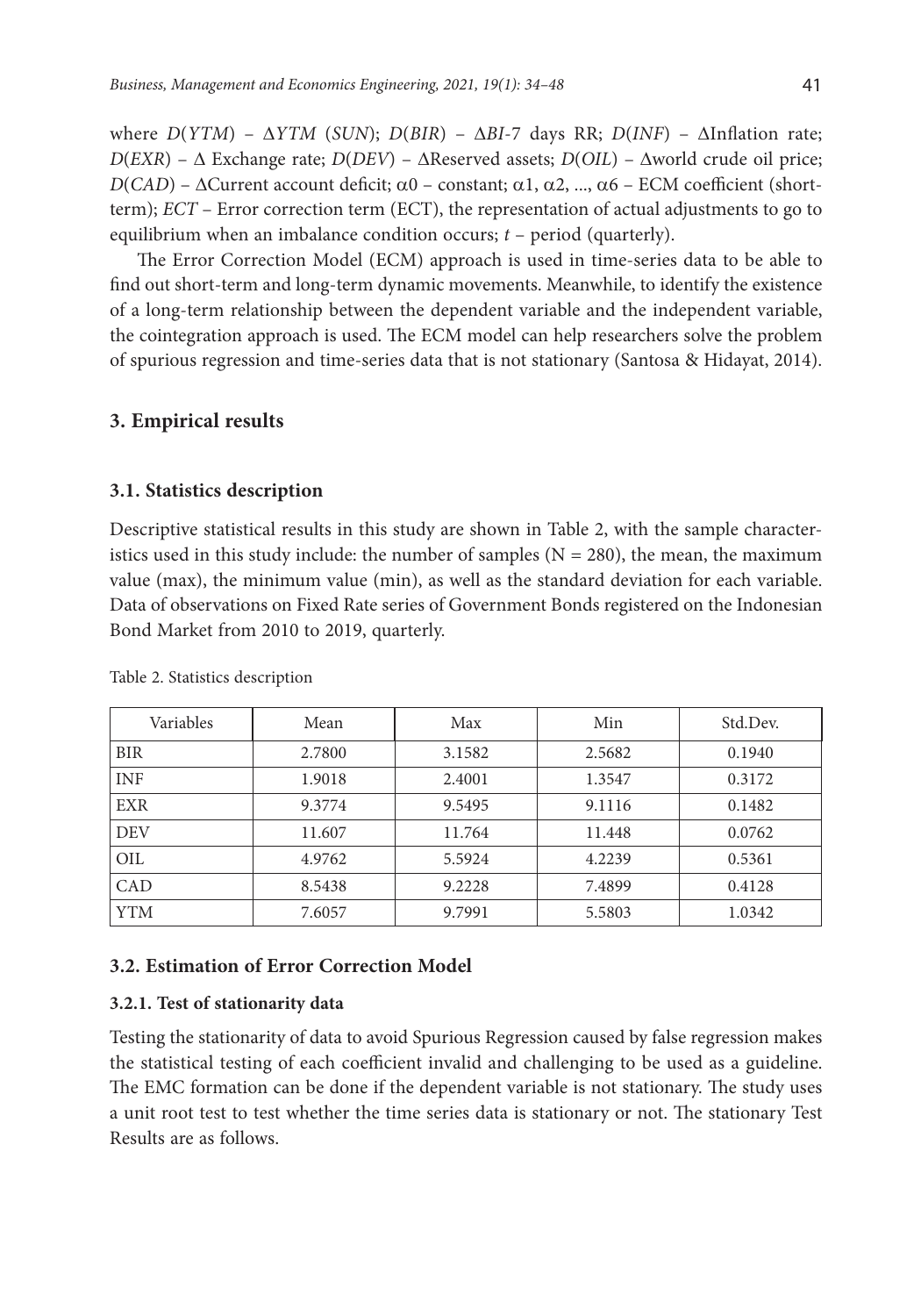| Variables  | Level     |        | 1st Difference |        | 2nd Difference |        |
|------------|-----------|--------|----------------|--------|----------------|--------|
|            | ADF       | Prob   | ADF            | Prob   | ADF            | Prob   |
| <b>YTM</b> | $-2.2976$ | 0.1813 | $-4.2321$      | 0.0038 | $-3.5504$      | 0.0203 |
| <b>BIR</b> | $-0.7962$ | 0.8004 | $-2.3638$      | 0.1626 | $-4.5289$      | 0.0021 |
| <b>INF</b> | $-1.5257$ | 0.5030 | $-3.8601$      | 0.0094 | $-5.0557$      | 0.0009 |
| <b>EXR</b> | $-1.9537$ | 0.3032 | $-1.9755$      | 0.3032 | $-4.8790$      | 0.0016 |
| <b>DEV</b> | $-1.2435$ | 0.6361 | $-3.3591$      | 0.0240 | $-7.2208$      | 0.0000 |
| OIL        | $-0.7716$ | 0.8088 | $-4.5395$      | 0.0019 | $-8.3642$      | 0.0000 |
| CAD        | $-3.1942$ | 0.0382 | $-4.2640$      | 0.0044 | $-5.4467$      | 0.0003 |

Table 3. Unit root test

Table 3 shows the Unit Root Test results that at the level of all variables are not stationary, which indicates that all variables have a root unit. To prove whether the data is stationary, then the degree of integration test is then performed at the 1st Difference level. In Table 3, the BI Rate, Inflation, and Exchange Rate variables are not stationary. Next, the test is repeated at the 2nd Difference level. From these tests, it was found that all variables were stationary, with a significant probability level at  $\alpha = 5\%$ .

## **3.2.2. Cointegration test**

A cointegration test is a test conducted to detect the stability of long-term relationships between variables. This test to identify scenarios that two or more non-stationary time series are integrated together in the long term, and they cannot deviate from equilibrium (Gujarati & Porter, 2013). Before conducting this test, the first thing to do is to create a long-term regression equation model. Here are the results of the long term regression equation.

| Variable           | Coefficient | Std. Error         | t-Statistic | Prob.  |
|--------------------|-------------|--------------------|-------------|--------|
| C                  | $-3.1080$   | 28.495             | $-0.1090$   | 0.9174 |
| <b>BIR</b>         | $-0.1819$   | 1.1002             | $-0.1653$   | 0.8726 |
| <b>INF</b>         | $-0.1984$   | 0.6045             | $-0.3283$   | 0.7566 |
| <b>EXR</b>         | 8.0246      | 2.0876             | 3.8438      | 0.0043 |
| <b>DEV</b>         | $-5.8827$   | 2.3936             | $-2.4576$   | 0.0250 |
| OIL                | 1.1880      | 0.6381             | 1.8617      | 0.0800 |
| CAD                | $-0.1499$   | 0.3041             | $-0.4931$   | 0.6287 |
| R-squared          | 0.8615      | Prob(F-statistic)  |             | 0.0015 |
| Adjusted R-squared | 0.7885      | S.D. dependent var |             | 1.0842 |

Table 4. Results of Long-term regression

Table 4 shows that in the long-term estimation, the exchange rate variable has a significant positive effect; the variable reserved assets have a significant adverse effect on government bond yield (SUN). After conducting a long-term regression estimation test, the next is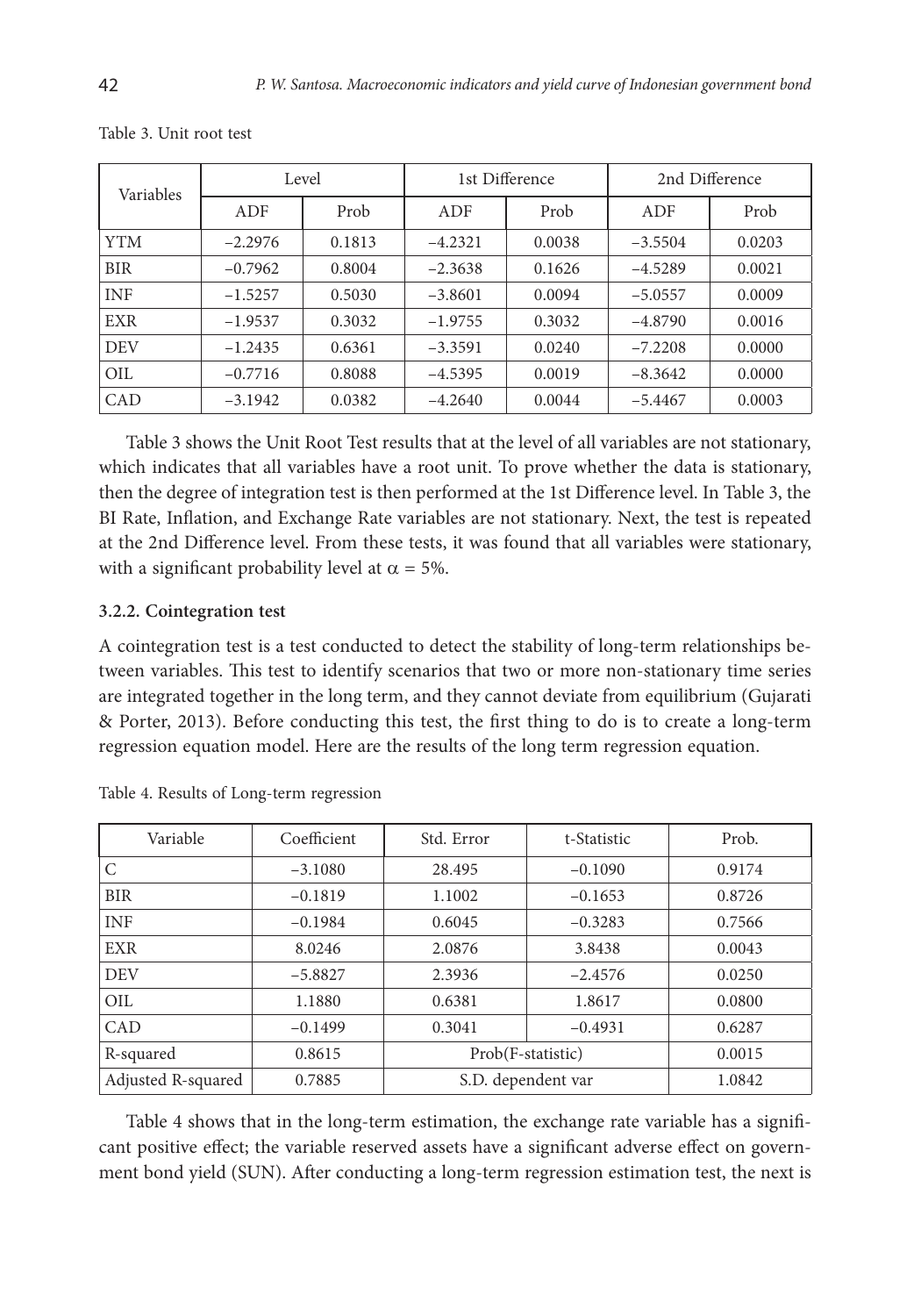the formation of residuals must be stationary at the level. From the data processing results obtained in Table 5 as follows:

|  | Table 5. Cointegration Test |  |
|--|-----------------------------|--|
|--|-----------------------------|--|

|                                        |           | t-Statistic | $Prob.*$ |
|----------------------------------------|-----------|-------------|----------|
| Augmented Dickey-Fuller test statistic |           | $-6.5482$   | 0.0000   |
| Test critical values:                  | 1% level  | $-3.7897$   |          |
|                                        | 5% level  | $-3.0045$   |          |
|                                        | 10% level | $-2.6742$   |          |

*Note*: \*MacKinnon (1996) one.sided p-values.

## **3.3. Error Correction Model**

A good and valid ECM model must have a significant ECT (Error Correction Term) can be seen beside the t-statistic value, which is then compared with the t-table, it can also be seen from the probability. If the t-statistic value is higher than the t-table, the coefficient is significant. If the ECT probability is smaller than 0.05, then the ECT coefficient is significant.

Table 6 presents the model's ECT coefficient values that are significant for the estimation of Government bond yields (SUN). The ECT coefficient value of 0.9838 means that the difference between the value of the Government Bond Yield (SUN) and the balance value is 0.9983, which will be adjusted within one year.

The following ECM (short-term estimates) results.

| Variable           | Coefficient | Std. Error | t-Statistic | Prob.  |
|--------------------|-------------|------------|-------------|--------|
| C                  | 18.785      | 26.732     | 0.7028      | 0.4899 |
| D(BIR)             | 5.9923      | 2.7735     | 2.1607      | 0.0492 |
| D(INF)             | 2.0310      | 0.6904     | 2.9431      | 0.0167 |
| D(EXR)             | $-0.7323$   | 4.7106     | $-0.1554$   | 0.8739 |
| D(DEV)             | $-5.0892$   | 3.9829     | $-1.2779$   | 0.2372 |
| D(OIL)             | 1.7586      | 0.7138     | 2.4637      | 0.0339 |
| D(CAD)             | $-0.0273$   | 0.3447     | $-0.0793$   | 0.7552 |
| ECT                | 0.9838      | 0.2161     | 4.5490      | 0.0016 |
| R-squared          | 0.7221      |            |             |        |
| Adjusted R-squared | 0.7018      |            |             |        |
| Prob(F-statistic)  | 0.0091      |            |             |        |

Table 6. Results of Error Correction Model

The above equation can be said to be valid by proven by a significant probability at the 5% test level of 0.0005 and a coefficient value of  $\lambda$  of 0.9591 (0 <  $\lambda$  <1). With the results of R<sup>2</sup> of 0.7221, or other words the independent variables BI rate, inflation, exchange rate, foreign exchange reserves, world oil prices, and current account deficits explain 72.21 percent variations in the government bonds yield (SUN).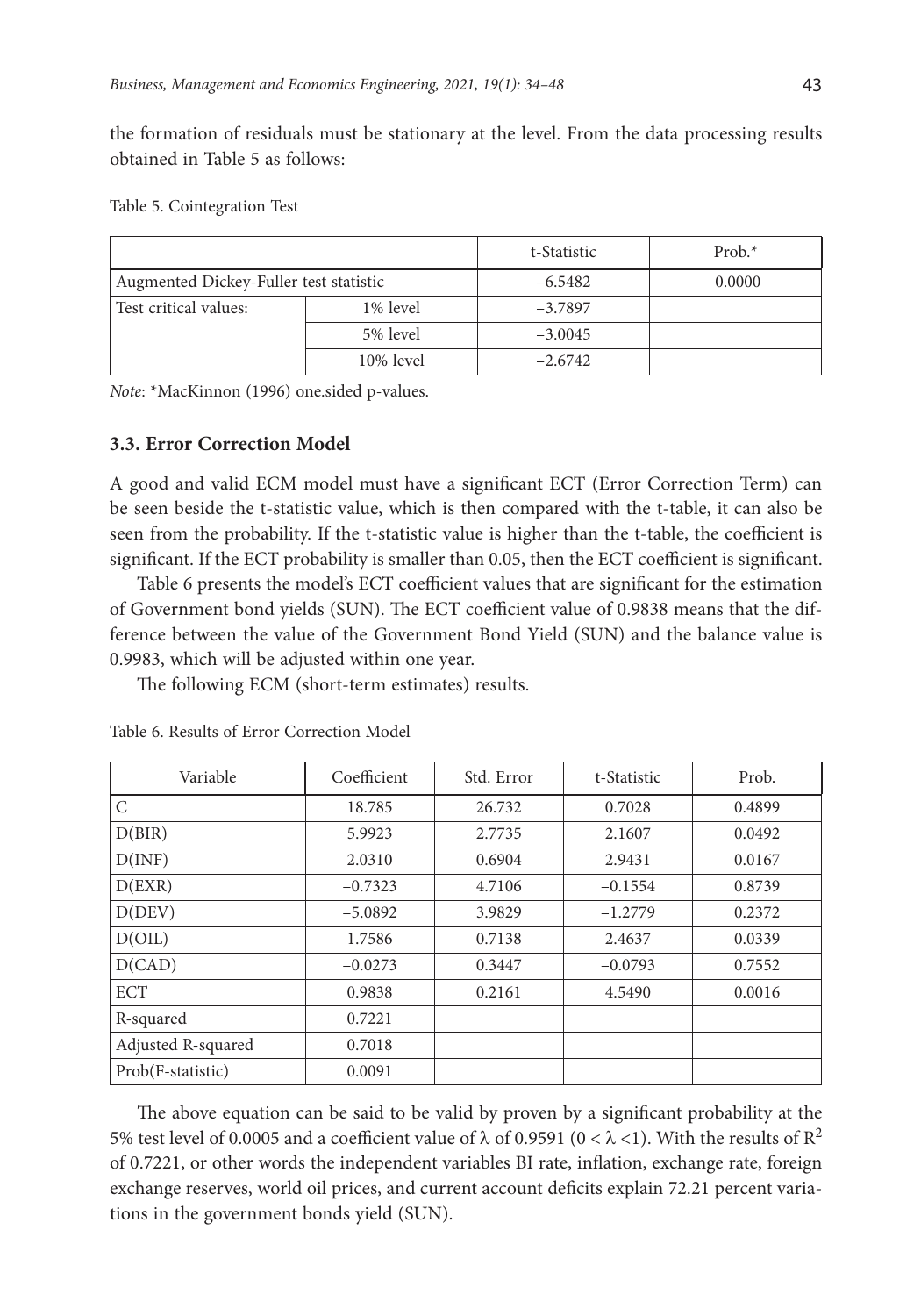# **4. Discussion**

## **4.1. BI rate and government bond yield**

The first hypothesis states that the BI rate has a positive and significant relationship to acceptable government bond yields because the probability of t in the estimated short-term ECM regression is 0.0490 < 0.05. If the BI Rate has increased, then in the short-term, Government bond yield will increase. This study's results are consistent with the results of research from Sundoro (2018) and Tjandrasa (2017), who stated that when government bond yields on all tenors have increased, the BI rate will also increase. Yuliawati and Suarjaya (2017) found interest rates to positively and significantly affect government bond yields because the higher interest rates, bond issuers will offer larger coupons to attract investors to invest or invest their funds in bonds. Moreover, in their research, Santosa and Sihombing (2015) also stated that interest rates have a positive impact on the yield of government bonds with different tenors. To further strengthen the results of this study,

## **4.2. Inflation and government bond yield**

The hypothesis states that inflation has a positive and significant effect on the yield of government bonds (SUN) is rejected because the probability of t in the estimated short-term ECM regression is 0.0164 < 0.05 with a negative effect. If inflation has decreased, then in the short term, government bond yields will increase. Pramana and Nachrowi (2016) and Strassberger (2012) state that inflation in the percentage of CPI has a positive and significant effect on bond yield changes. Moreover, Kurniasih and Restika (2015) and Santosa and Sihombing (2015) also stated the similar thing that inflation affects the yield of government bonds. The CPI would increase consumer spending and slow the rate of economic improvement. This condition will increase the risk premium, which will increase the yield curve that confirmed that inflation had a significant positive effect on government bond yield (Bernoth & Erdogan, 2012; Klepsch, 2011).

# **4.3. Exchange rate and government bond yield**

The third hypothesis proposed states that the exchange rate has a positive and significant effect on government bond yields that can be accepted because the probability of t in the longterm regression estimation is 0.0013 < 0.05. If the Exchange Rate has increased, in the short term, Government bond yield will increase. These results are consistent with Paramita and Pangestuti (2016) findings and Arshada et al. (2018) that suggest the exchange rate has a positive and significant effect on the bond yield curve in the long run. Pramana and Nachrowi (2016) and Paramita and Pangestuti (2016) stated similarly that the exchange rate positively and significantly affected government bond yields in US Dollars. Santosa and Sihombing (2015) also say that an increase in the exchange rate or depreciation of the domestic currency against foreign currencies (in this case, the IDR against the USD) will cause inflation. The inflation will be responded positively by the yield curve.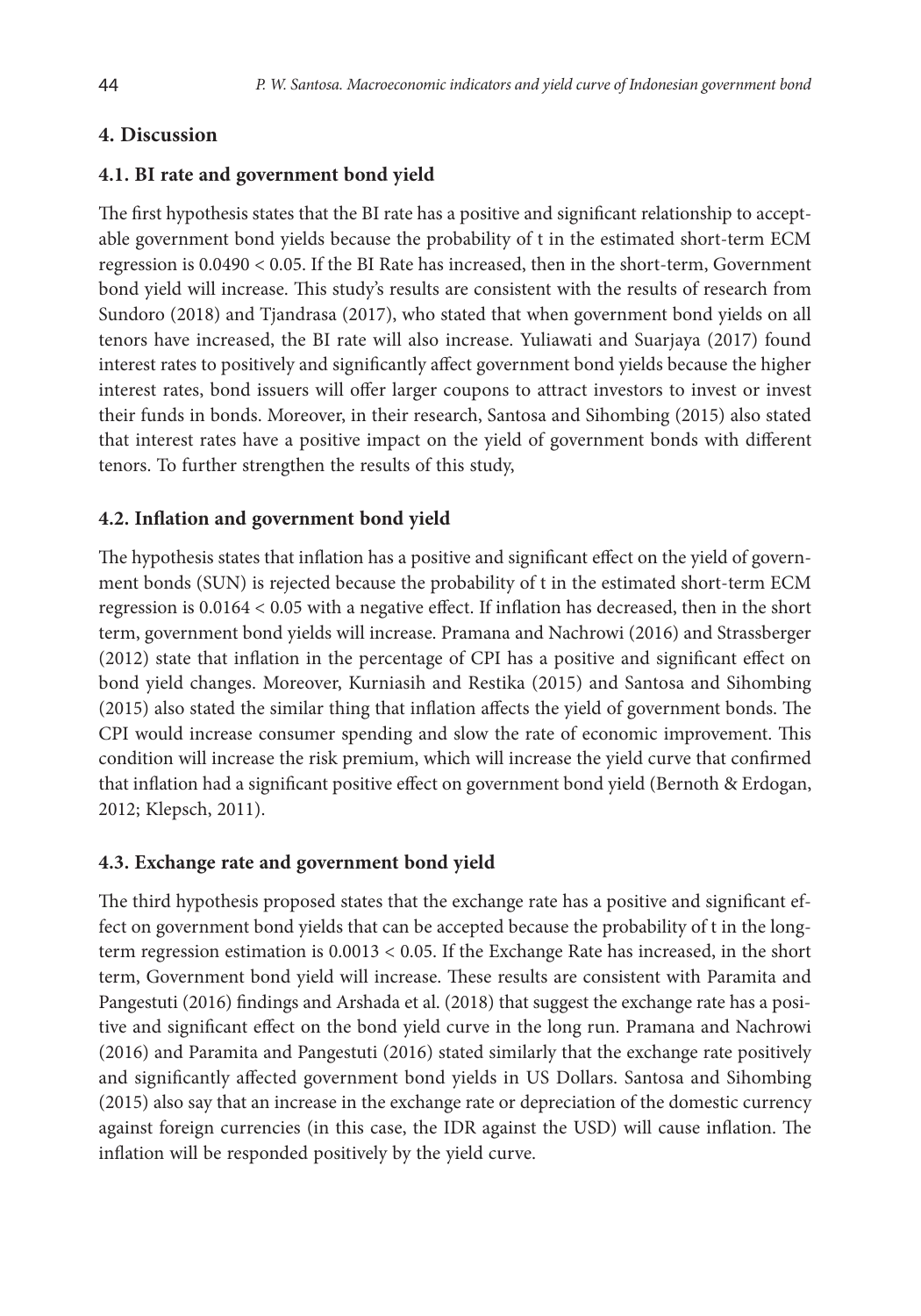### **4.4. Reserved assets and government bond yield**

The fourth hypothesis proposed states that foreign exchange reserves negatively affect government bond yields acceptable because the probability of t in the long-term regression estimation is 0.0250 < 0.05. If foreign exchange reserves decline, in the long-term, government bond yields will increase. Some previous study state also supports this finding that foreign exchange reserves inversely effect on bond yields. The research results in Indonesia and Thailand proved that foreign exchange reserves have a negative and significant effect on government bond yields (Sihombing et al., 2014; Hsing & Hsieh, 2012). Strassberger (2012) and Huang et al. (2019), in their research, also said that foreign exchange reserves or foreign reserves negatively affect on bond yield and proved that a significant adverse effect between foreign exchange reserves on government bond yields.

## **4.5. Crude oil prices and government bond yield**

The fifth hypothesis states that world oil prices have a positive and significant effect on acceptable government bond yields because the probability of t in the estimation of the shortterm ECM regression is 0.0359 < 0.05, then the hypothesis is not rejected. If world crude oil prices increase, in the short term, government bond yield will increase. This study's results are consistent with some previous research that stated crude oil prices have a significant positive effect on government bond yields. Besides, the result shows that when world oil prices increase, it will be followed by an increase in government bond yields in emerging countries (Sultan et al., 2019; Utama & Agesy, 2016; Kurniasih & Restika, 2015). Moreover, Santosa and Sihombing (2015) also stated that high oil prices would increase government bond yield. This statement proved the determinant model of government bond yields resulting in the conclusion the world oil prices had a significant positive effect on government bond yields.

## **4.6. Current account deficit and government bond yield**

The sixth hypothesis states that the current account deficit (CAD) has a positive and significant effect on government bond yield; the hypothesis is rejected. From the research results, the probability of t in the short term is  $0.9385 > 0.05$ . The CAD has a negative but insignificant effect in the long run and short run on the yield of government bonds (SUN). The research results from Favero et al. (2010) and Simu (2017) found that the current account balance of GDP has a negative influence on government bond yields. However, these results contradict the findings of Naidhu, Goyari, and Kamaiah (2016) and Utz, Weber, and Wimmer (2016) that the CAD has a positive effect on government bond yield.

## **Conclusions and recommendation**

This paper has analyzed the macroeconomic determinants of the yield curve of Indonesian government bonds (SUN) based on the sample during 2010-Q1–2019-Q4. The ECM model is employed in empirical estimation. The main findings can be summarized as follows. First, a more BI rate, inflation, foreign exchange, and crude oil price, a higher yield curve of SUN in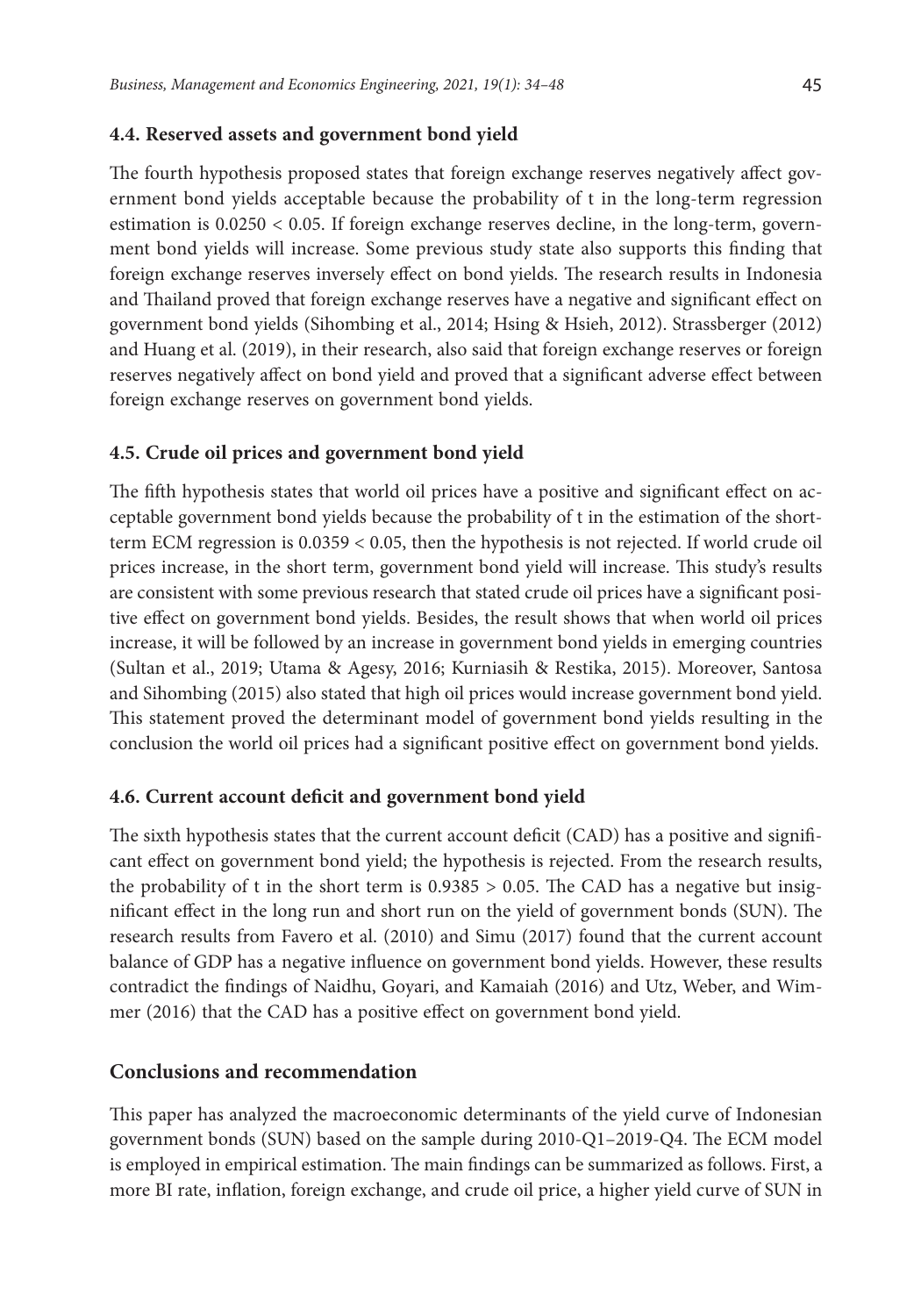the short-term. Second, whereas the reserved assets negatively affect on yield curve of SUN. This insignificant result of the relationship between CAD and yield curve indicates that the government's bonds have not sufficiently reduced the CAD deficit. Third, in general, the findings presented in this study suggest that the government bond, macroeconomic indicators, and the issuer bond rating quality are the major issuer characteristics that differentiate the yield curve from one another. Whereas, government bond yield is the main issue characteristic that plays a significant role in pricing the corporate bond in Indonesia.

There are some managerial and policy implications to maintain a robust fixed income market. The authorities need to promote GDP growth, pursue fiscal efficiency, keep up the credit rating, risk current account deficit, keep a relatively low BI rate and expected inflation rate. In conducting fiscal policy and monetary control, the ministry of finance and the central bank need to aware of the significant positive relationship between the yield curve and interest rate, inflation rate, exchange rate, reserved asset, and crude oil price. However, if CAD continues to rise beyond a specific critical level, its effect will become positive on SUN's yield because of budget risks.

A practical guideline used by investors and market participants to monitor the development of the value of the portfolio of government bonds owned is to watch the shift in term structure interest rate. Then, an analysis of the shift in term structure interest rate or the yield curve becomes vital to be understood by investors and market participants to improve their investment portfolios' performance.

### **Acknowledgements**

I am grateful to the reviewers for their valuable suggestions and comments and the editors, which led to a significant improvement in the article. Special thanks to Rachel Himalita, who prepared some data-set for this study, and YARSI University for computational lab supporting.

## **Funding**

Any institution has not funded this study.

#### **Disclosure statement**

The author declares has no competing financial, professional, or personal interests from other parties.

### **References**

Apriadi, I., Sembel, R., Santosa, P. W., & Firdaus, M. (2016). Banking fragility in Indonesia: A panel vector autoregression approach. *International Journal of Applied Business and Economic Research*, *14*(14), 1193–1224. https://serialsjournals.com/index.php?route=product/product/volumearticle&issue\_ id=318&product\_id=343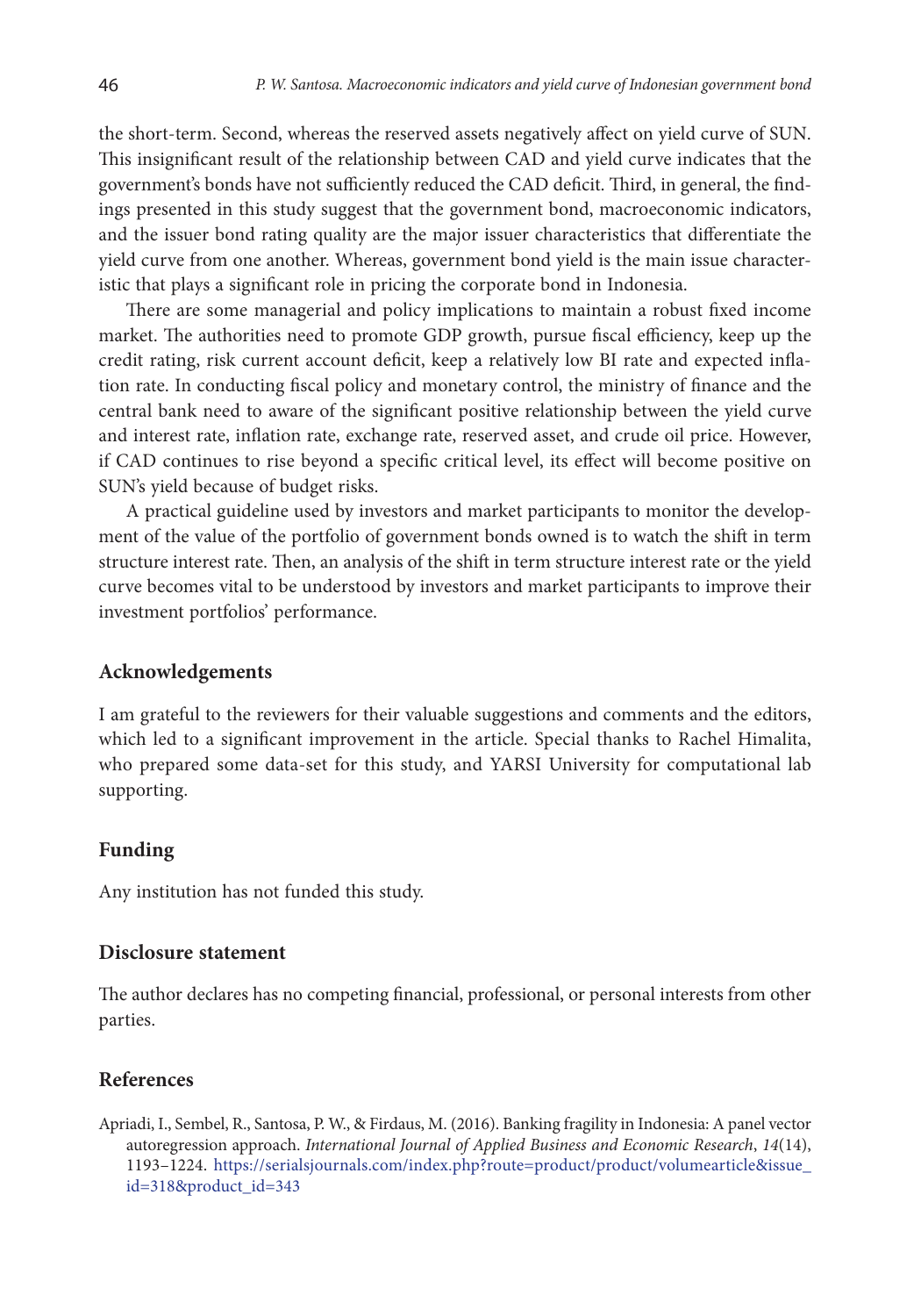- Arshada, H., Mudab, R., & Ismah, O. (2018). Impact of exchange rate and oil price on the yield of sovereign bond and sukuk: Evidence from Malaysian capital market. *Journal of Emerging Economies*  & *Islamic Research*, *5*(4), 27–41. https://doi.org/10.24191/jeeir.v5i4.8834
- Bernoth, K., & Erdogan, B. (2012). Sovereign bond yield spreads: A time-varying coefficient approach. *Journal of International Money and Finance*, *31*(3), 639–656. https://doi.org/10.1016/j.jimonfin.2011.10.006
- Bodie, Z., Kane, A., & Marcus, A. (2019). *Essentials of investments* (11th ed.). McGraw Hill. https://www. mheducation.com/highered/product/essentials-investments-bodie-kane/M9781260013924.html
- Brigham, E. F., & Houston, J. F. (2016). *Fundamentals of financial management* (14th ed.). Cengage.
- Che-Yahya, N., Abdul-Rahim, R., & Mohd-Rashid, R. (2017). Determinatnts of corporate bond yield: The case of Malaysian bond market. *International Journal of Business and Society*, *17*(2), 245–258. https://doi.org/10.33736/ijbs.523.2016
- Elton, E. J., Gruber, M. J., Brown, S. J., & Goetzmann, W. N. (2014). *Modern portfolio theory and investment analysis* (9th ed.). Wiley & Sons Inc.
- Fabozzi, F. J. (2016). *Bond markets, analysis, and strategies* (9th ed.). Pearson Education.
- Favero, C., Pagano, M., & von Thadden, E.-L. (2010). How does liquidity affect government bond yields? *Journal of Financial and Quantitative Analysis*, *45*(1), 107–134. https://doi.org/10.1017/S0022109009990494
- Gujarati, D. N., & Porter, D. C. (2013). *Basic econometrics* (4th ed.). McGraw-Hill Higher Education.
- Hsing, Y., & Hsieh, W. (2012). Impacts of macroeconomic variables on the stock market index in Poland: New Evidence. *Journal of Business Economics and Management*, *13*(2), 334–343. https://doi.org/10.3846/16111699.2011.620133
- Huang, J., Chang, K., & Tian, Y. (2019). Analysis of macroeconomic factors affecting the corporate bond yield spread. *Engineering Letters*, *27*(1), 120–130.
- Ijaz, S., Hassan, A., Tarazi, A., & Fraz, A. (2020). Linking bank competition, financial stability, and economic growth. *Journal of Business Economics and Management*, *21*(1), 200–221. https://doi.org/10.3846/jbem.2020.11761
- Kahlert, D. (2017). Market liquidity risk premia in Eurozone Government bonds' yield spreads. *SSRN Electronic Journal*, 1–59. https://doi.org/10.2139/ssrn.2771199
- Khan, M. K., Teng, J.-Z., Parvaiz, J., & Chaudhary, S. K. (2017). Nexuses between economic factors and stock returns in China. *International Journal of Economics and Finance*, *9*(9), 182. https://doi.org/10.5539/ijef.v9n9p182
- Khan, M. K., Teng, J. Z., & Khan, M. I. (2019). Asymmetric impact of oil prices on stock returns in Shanghai stock exchange: Evidence from asymmetric ARDL model. *PLoS ONE*, *14*(6), 1–14. https://doi.org/10.1371/journal.pone.0218289
- Klepsch, C. (2011). Yield spreads on EMU government bonds During the Financial and the Euro Crisis. *SSRN Electronic Journal*. https://doi.org/10.2139/ssrn.1810704
- Kurniasih, A., & Restika, Y. (2015). The influence of macroeconomic indicators and foreign ownership on government bond yields: A case of Indonesia. *Mediterranean Journal of Social Sciences*, *6*(5), 39–51. https://doi.org/10.5901/mjss.2015.v6n5s5p34
- Maltritz, D., & Molchanov, A. (2013). Analyzing determinants of bond yield spreads with Bayesian Model Averaging. *Journal of Banking* & *Finance*, *37*(12), 5275–5284. https://doi.org/10.1016/j.jbankfin.2013.07.007
- Naidhu, S. H., Goyari, P., & Kamaiah, B. (2016). Determinants of Sovereign bond yields in emerging economies: Some panel inferences. *Theoretical and Applied Economics*, *XXIII*(3), 101–118.
- Paramita, R. P., & Pangestuti, I. R. D. (2016). Determinan yield obligasi pemerintah tenor 5 tahun dengan menggunakan model EGARCH di Indonesia, Malaysia, Thailand dan Filipina. *Diponegoro Journal of Management*, *5*(3), 1–14.